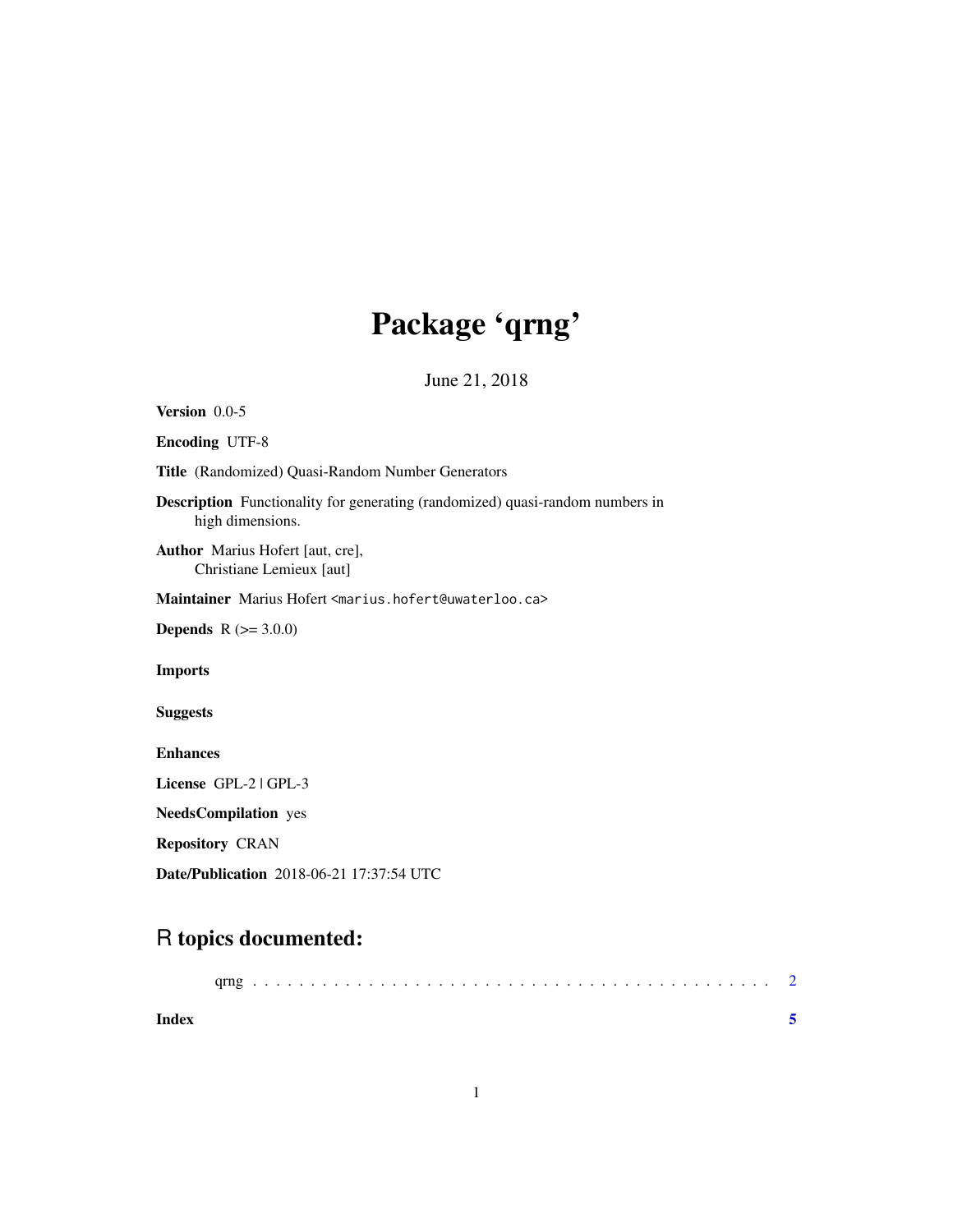#### <span id="page-1-0"></span>Description

Computing Korobov, generalize Halton and Sobol quasi-random sequences.

#### Usage

```
korobov(n, d = 1, generator, randomize = FALSE)ghalton(n, d = 1, method = c("generalized", "halton"))sobol (n, d = 1, randomize = FALSE, skip = 0)
```
### Arguments

| n         | Number <i>n</i> of points to be generated $\geq 2$ .                                                                                                                             |
|-----------|----------------------------------------------------------------------------------------------------------------------------------------------------------------------------------|
| d         | Dimension $d$ .                                                                                                                                                                  |
| generator | A numeric of length d or length 1 (in which case it is appropriately extended<br>to length d). All numbers must be in $\{1, \ldots, n\}$ and must be (coercible to)<br>integers. |
| randomize | A logical indicating whether the point set should be randomized (for sobol():<br>a digital shift).                                                                               |
| method    | A character string indicating which sequence is generated, generalized Halton<br>or (plain) Halton.                                                                              |
| skip      | number of initial terms in the sequence that are skipped ( $skip = \theta$ means the<br>sequence starts with the origin).                                                        |

#### Details

Note that these procedures call fast C code. The following restrictions apply:

**korobov**() n,d must be  $\leq 2^{31} - 1$ .

**ghalton**() n must be  $\leq 2^{32} - 1$  and d must be  $\leq 360$ .

**sobol**() n must be  $\leq 2^{31} - 1$  and d must be  $\leq 16510$ .

The choice of parameters for korobov() is crucial for the quality of this quasi-random sequence (only basic sanity checks are conducted). For more details, see l'Ecuyer and Lemieux (2000).

The generalized Halton sequence uses the scrambling factors of Faure and Lemieux (2009).

See the example below on being careful about using  $skip > 0$  when randomize = TRUE; in this case, choosing a wrong seed (or no seed) might lead to a bad sequence.

#### Value

korobov() and ghalton() return an  $(n, d)$ -[matrix](#page-0-0); for  $d = 1$  an *n*-vector is returned.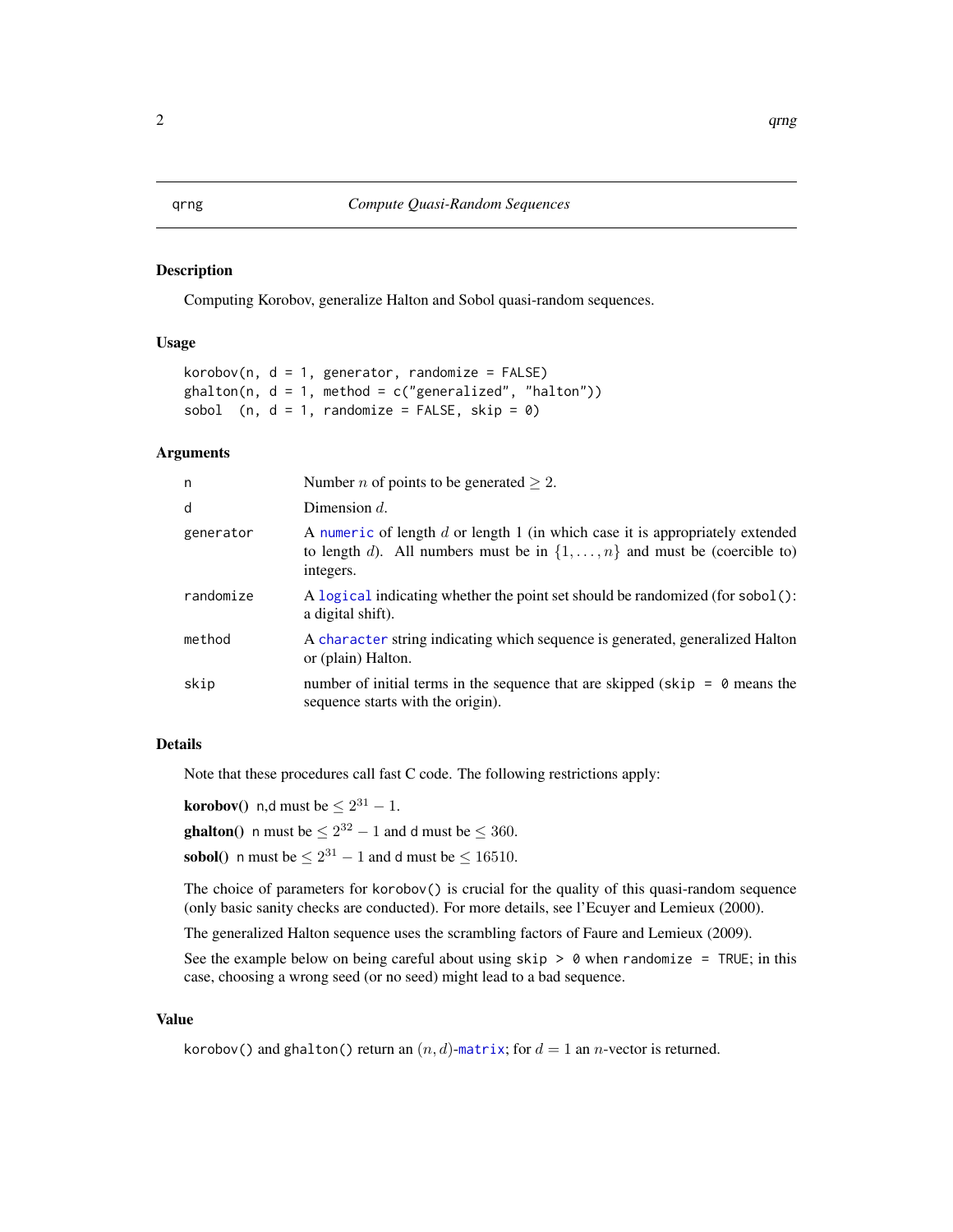#### Author(s)

Marius Hofert and Christiane Lemieux

#### References

Faure, H., Lemieux, C. (2009). Generalized Halton Sequences in 2008: A Comparative Study. *ACM-TOMACS* 19(4), Article 15.

l'Ecuyer, P., Lemieux, C. (2000). Variance Reduction via Lattice Rules. *Stochastic Models and Simulation*, 1214–1235.

Lemieux, C., Cieslak, M., Luttmer, K. (2004). RandQMC User's guide. See https://www.math.uwaterloo.ca/~clemieux/randc

#### Examples

```
n <- 1021 # prime
d \leq -4 # dimension
## Korobov's sequence
generator <- 76 # see l'Ecuyer and Lemieux
u \le -korobov(n, d = d, generator = generator)
pairs(u, gap = 0, pch = ".", labels = as.expression(
      sapply(1:d, function(j) bquote(italic(u[.(j)])))))
## Randomized Korobov's sequence
set.seed(271)
u \le -korobov(n, d = d, generator = generator, randomize = TRUE)
pairs(u, gap = 0, pch = ".", labels = as.expression(
      sapply(1:d, function(j) bquote(italic(u[.(j)])))))
## Generalized Halton sequence (randomized by definition)
set.seed(271)
u \leq - ghalton(n, d)
pairs(u, gap = 0, pch = ".", labels = as.expression(
      sapply(1:d, function(j) bquote( italic(u[, (j)]))))## Randomized Sobol sequence (with digital shift)
set.seed(271)
u \le -\text{sobol}(n, d, \text{randomize} = \text{TRUE})pairs(u, gap = 0, pch = ".", labels = as.expression(
      sapply(1:d, function(j) bquote(italic(u[.(j)])))))
## Check whether a Sobol' sequence of size 2*n equals one of size n
## and, concatenated, one of size n with the first n numbers skipped
f \leftarrow function(n){
    set.seed(271)
    a \leq - sobol(2*n, randomize = TRUE)
    set.seed(271)
   b1 <- sobol(n, randomize = TRUE)
    set.seed(271)
    b2 \le -\text{sobol}(n, \text{randomize} = \text{TRUE}, \text{skip} = n)all(all.equal(apply(cbind(a, c(b1, b2)), 1, diff), rep(0, 2*n)))
```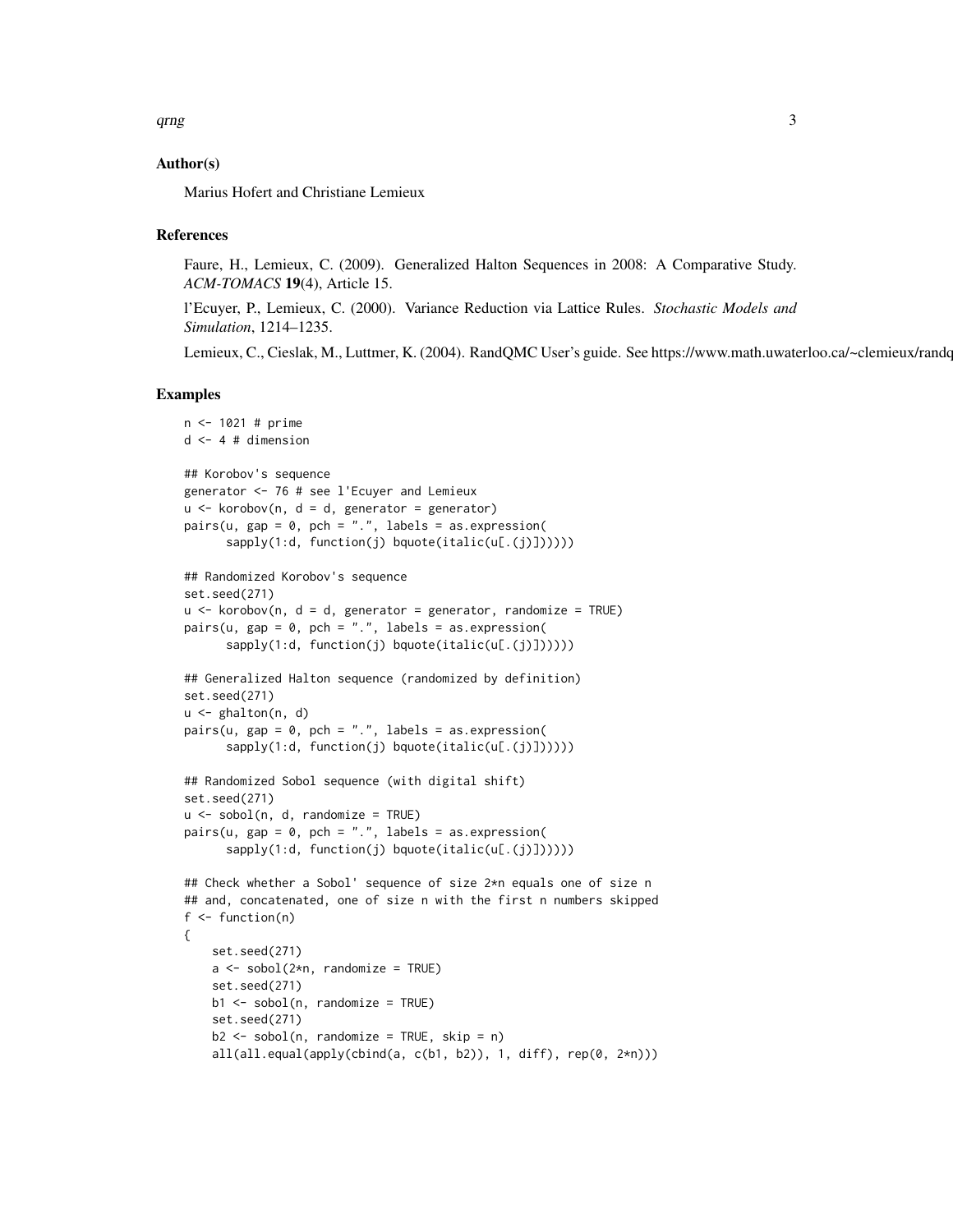```
}
stopifnot(sapply(1:10, f)) # check for n = 1, ..., 10## Careful when using skip > 0 and randomize = TRUE => seed matters!
## Drawing all points at once (works, of course)
n < -32set.seed(5)
U.2n \leq Sobel(2*n, d = 2, randomize = TRUE)plot(U.2n, main = "All points generated at once",
     xlab = expression(U[1]), ylab = expression(U[2]))## Drawing successively with the same seed (typically the right approach)
set.seed(5)
U.n.1 \leftarrow sobol(n, d = 2, randomize = TRUE)set.seed(5) # => same seed
U.n.2 \leq -sobol(n, d = 2, randomize = TRUE, skip = n)U.2n.same.seed <- rbind(U.n.1, U.n.2)
plot(U.2n.same.seed,
     main = "Drawing successively, with the same seed",
     xlab = expression(U[1]), ylab = expression(U[2]))stopifnot(all.equal(U.2n, U.2n.same.seed)) # sanity check
## Drawing successively but with different seeds (typically the wrong approach)
set.seed(5)
U.n.1 \leq Sobel(n, d = 2, randomize = TRUE, skip = 0)set.seed(22)
U.n.2 \leq sobol(n, d = 2, randomize = TRUE, skip = n)
U.2n.different.seed <- rbind(U.n.1, U.n.2)
plot(U.2n.different.seed,
    main = "Drawing successively, with different seeds",
```

```
xlab = expression(U[1]), ylab = expression(U[2]))
```